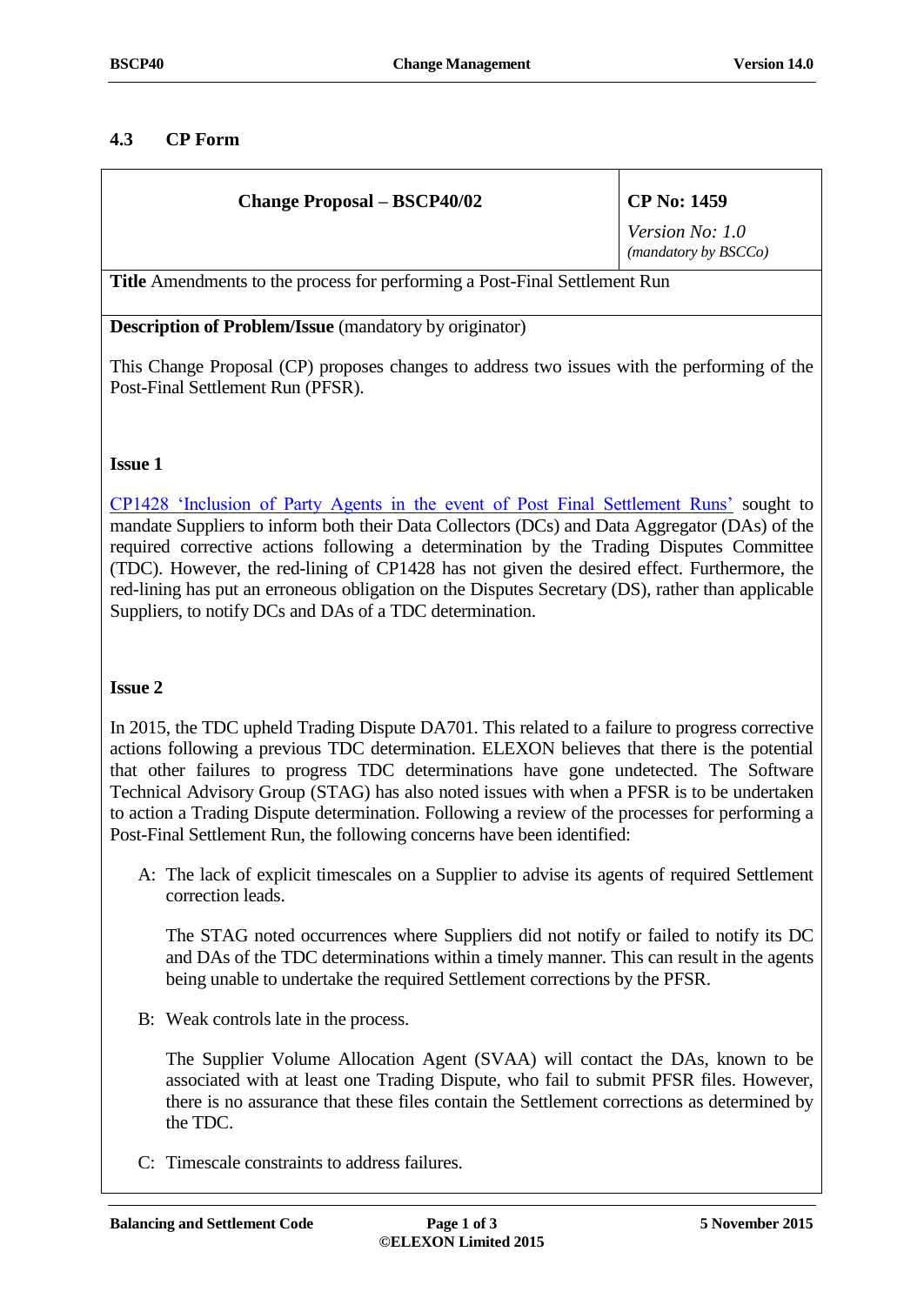The trigger for positive confirmation to the DS is currently within 5 Working Days (WDs) after the associated PFSR schedule day. This leaves short timescales to act upon any failures, including those on acting upon SVAA reminders.

D: Dis-jointed processes.

The PFSR schedule day can be in excess of a year following the date the DS advises a Supplier of a TDC determination. This can result in a dis-joint in the process.

**Proposed Solution (**mandatory by originator)

This CP seeks to amend Balancing and Settlement Code Procedure [\(BSCP\) 11 'Trading](https://www.elexon.co.uk/bsc-related-documents/related-documents/bscps/)  [Disputes'](https://www.elexon.co.uk/bsc-related-documents/related-documents/bscps/) section 5.4 'Performing a Post-Final Settlement Run':

- To achieve the intention of CP1428.
- To ensure that there are explicit timescales on each process step and that it follows a logical path.

To achieve the intention of CP1428, amendments to BSCP11 are proposed to put an explicit obligation on Suppliers to inform its agents (including but not limited to DC and DA) to take such steps as are necessary to give effect to a determination of the TDC. Also, the erroneous obligation put on the DS to instruct DCs and DAs will be removed.

An explicit obligation will be put on Parties to instruct their relevant agents within 5 WDs following receipt of such a determination. This is so Settlement corrections undertaken by DCs and scheduling of PFSRs by DAs can reasonably be undertaken immediately following receipt of a TDC determination.

Furthermore, to remove the dis-jointed process whereby a Party can provide positive confirmation up to a year following receipt of a TDC determination, the timescales will be limited to within 20 WDs of receipt of such a determination, or within 5 WDs of the PFSR schedule day, whichever is sooner.

## **Justification for Change**

A change to BSCP11 is required to achieve the intention of CP1428 and to provide clarity and efficiency for performing the PFSR to reduce the risk that corrective action is not entered into Settlement.

**To which section of the Code does the CP relate, and does the CP facilitate the current provisions of the Code?**

BSC Section W 'Trading Disputes'

**Estimated Implementation Costs** (mandatory by BSCCo)

£240 (1 man day) to implement the relevant document changes

**Configurable Items Affected by Proposed Solution(s)** (mandatory by originator)